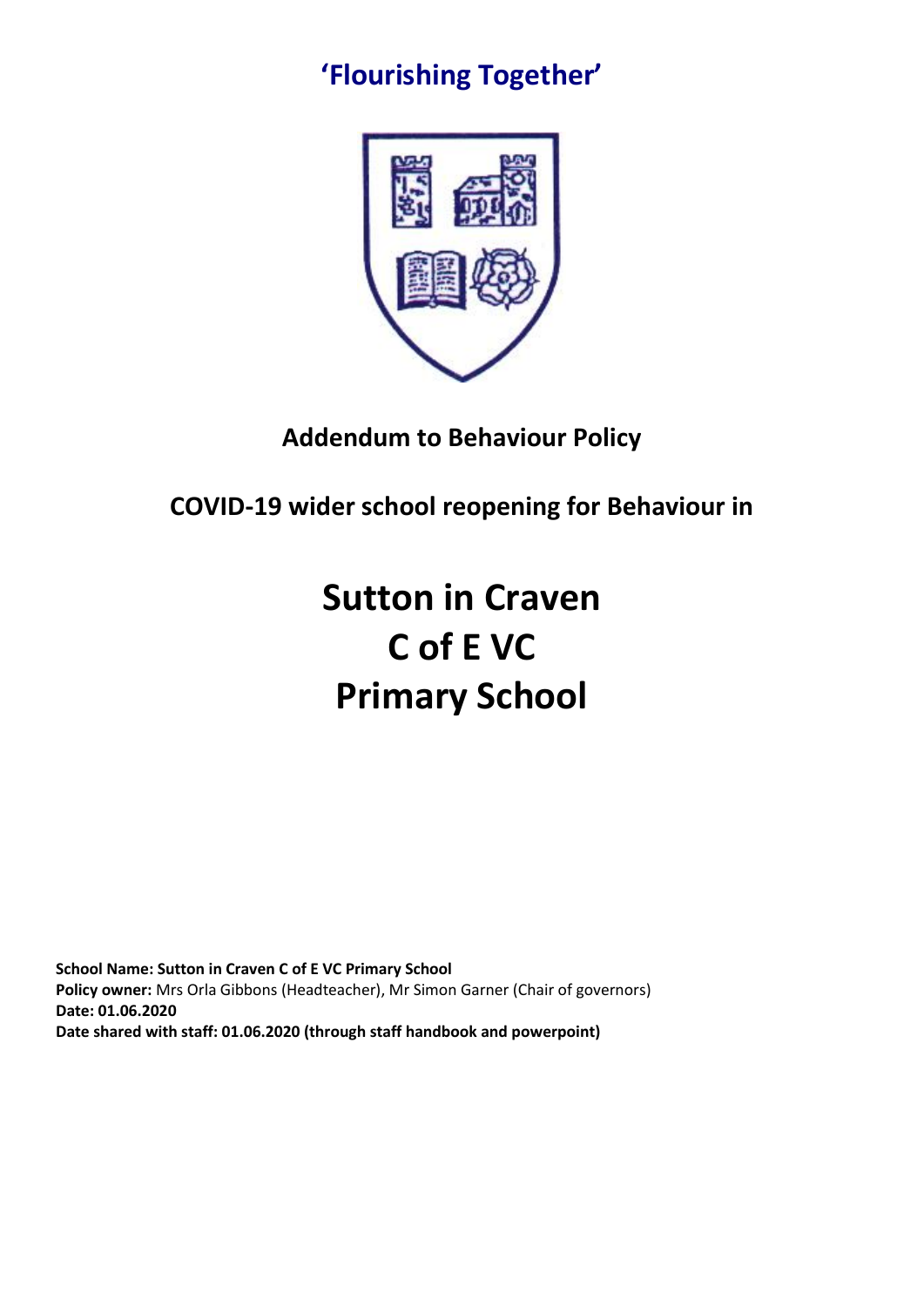At Sutton in Craven C of E VC Primary School we aim to maintain a secure, caring and stimulating environment in which children are encouraged to have respect for themselves and each other. Whilst expectations in Sutton CE Behaviour Policy remain pertinent, it is necessary, in light of the Covid-19 pandemic, to make some adjustments for the safety of all pupils and staff. These adjustments are set out below:

#### **Arrivals, Departures and Moving round the school.**

Children will enter school through their designated entrance. Children will enter individually and will go straight to their designated desk, keeping a 2m distance from any other individual. There will be markers on the floors to support children with social distancing.

At their designated home time, children will leave the building from their designated exit. They will leave one at a time when their parent has come to collect them, again keeping their distance using the markers on the floors as a guide.

Movement around the school will be limited. All children can leave their bubbles via a separate entrance for break and lunchtimes. Children will remain in their bubbles at their desks to eat their lunch.

#### **Handwashing and Hygiene**

Children will be expected to follow all handwashing and hygiene routines while in school. Children will wash hands as they enter school each morning, when they sneeze, cough etc, before and after eating and at regular intervals during the day.

We ask children to follow the catch it, bin it, kill it, mantra when in school, if they need to cough or sneeze, they should use a tissue or crook of their arm. Children will be reminded not to touch their face, mouth, nose or eyes while at school. All tissues used have to be placed in the bin with the lid on in the yellow bag – the yellow bags need to be sealed and kept for 72 hours before going in the outside bin.

Should a child refuse to follow these routines we will follow the home school agreement (see appendix one)

#### **Social Distancing**

Children who are old enough will be expected to social distance from their peers and adults in school and on the playground/field at all times. Key worker children, reception, Year 6 will have their own table spaced 2m apart. Reception and Year 1 will have their own spot in the classroom that is 2m distance from each other. When children enter their bubble, they will be expected to go straight to their table and nowhere else in the room. Children will put their hand up if they need an adult's support, they will not get out of their seats. Should a child refuse to follow social distancing measure we will follow the home school agreement (see appendix one)

We understand socially distancing may be more difficult for younger children, they will be encouraged wherever possible to keep a distance from peers and adults, however, we understand this may not always be possible.

#### **Toilets**

Each Bubble will have their own toilets to use. These will be sign posted. Children will use the toilets one at a time (this may not always be possible with nursery and reception children). Adults will check the toilets after each use to ensure the toilets are kept in a clean condition. When a child has finished in the toilet they must wash their hands. Toilets are regularly cleaned throughout the day.

#### **Break and Lunch times**

Children will have a designated place to play during break and lunch times. Each bubble have a separate play ground. They will have their own equipment that will be cleaned after use.

Children will be expected to remain socially distant from both peers and adults during play and break times. Children must stay in their designated area at all times.

Lunch will be eaten in their bubble. Children will eat at their table or in their own space. They will not get out of their seats. Children will have packed lunches or a school lunch which will be brought to them in their bubble, it will also be collected from their bubble.